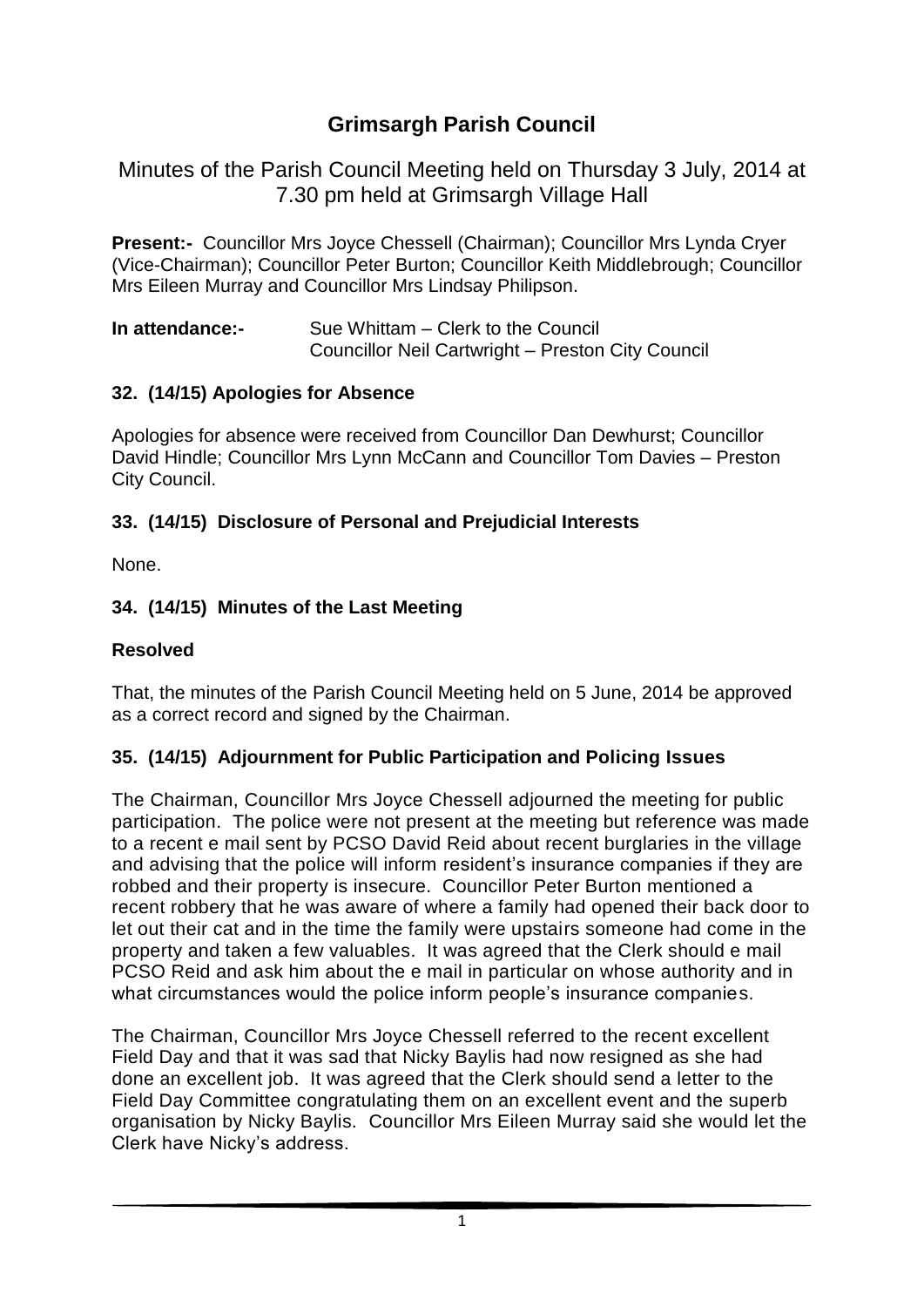Councillor Mrs Lynda Cryer reminded the Parish Council that the Strawberry Tea event would be held on Sunday 17 August between 1-4pm and that she would appreciate some help with this.

Councillor Neil Cartwright referred to the recent Planning Application relating to Cow Hill and the concerns raised by Haighton Parish Council. It was noted that there had been a number of objections and the Chairman, Councillor Mrs Joyce Chessell said that for any condition there will be some at the top end of the spectrum. However, the Parish Council had made their decision at the last meeting based on the information that was available. It was further noted that some of the concerns raised by Haighton Parish Council did not appear to be relevant planning concerns but issues that would be covered by other regulations.

The Chairman, Councillor Mrs Joyce Chessell then reconvened the meeting.

## **36. (14/15) Town and Country Planning Act, 1990**

The Parish Council gave consideration to the following Planning Applications:-

| 06/2014/0412 | 34 The Hills Grimsargh. Erection of first floor extension<br>to side and two storey and single storey extension to rear<br>of dwelling following demolition of existing conservatory.                                                                                                                                                                                                                             |
|--------------|-------------------------------------------------------------------------------------------------------------------------------------------------------------------------------------------------------------------------------------------------------------------------------------------------------------------------------------------------------------------------------------------------------------------|
| 06/2014/0419 | 75 Ribblesdale Drive, Grimsargh. Change of use of<br>vacant land to extend residential cartilage of no 75<br>Ribblesdale Drive and erection of 1no detached garage.                                                                                                                                                                                                                                               |
| 06/2014/0452 | Land South of Whittingham Road, Whittingham Preston.<br>Variation of condition no 2 (Approved Plans) attached to<br>planning approval 06/2012/0544 Residential development<br>consisting of 78 no dwelling houses with associated site<br>access, open space, landscaping, new pumping station<br>and supporting infrastructure on land south of<br>Whittingham Road and west of Green Nook Lane,<br>Whittingham. |

It was noted that the Wainhomes appeal for land off Ribblesdale Drive had now been received and unfortunately the Planning Inspector had allowed the appeal. This was a disappointing result.

### **Resolved**

1) With regard to planning applications 06/2014/0412; 06/2014/0419 and 06/2014/0452, the Parish Council had no comments to make on these applications.

## **37. (14/15) Report of the Grimsargh Wetlands Working Group**

Councillor Mrs Eileen Murray presented the report from the Grimsargh Wetlands Working Group held on 25 June 2014. Details of the proposed drop in exhibitions to be held on 16 July and 17 September 2014 were presented to the Parish Council.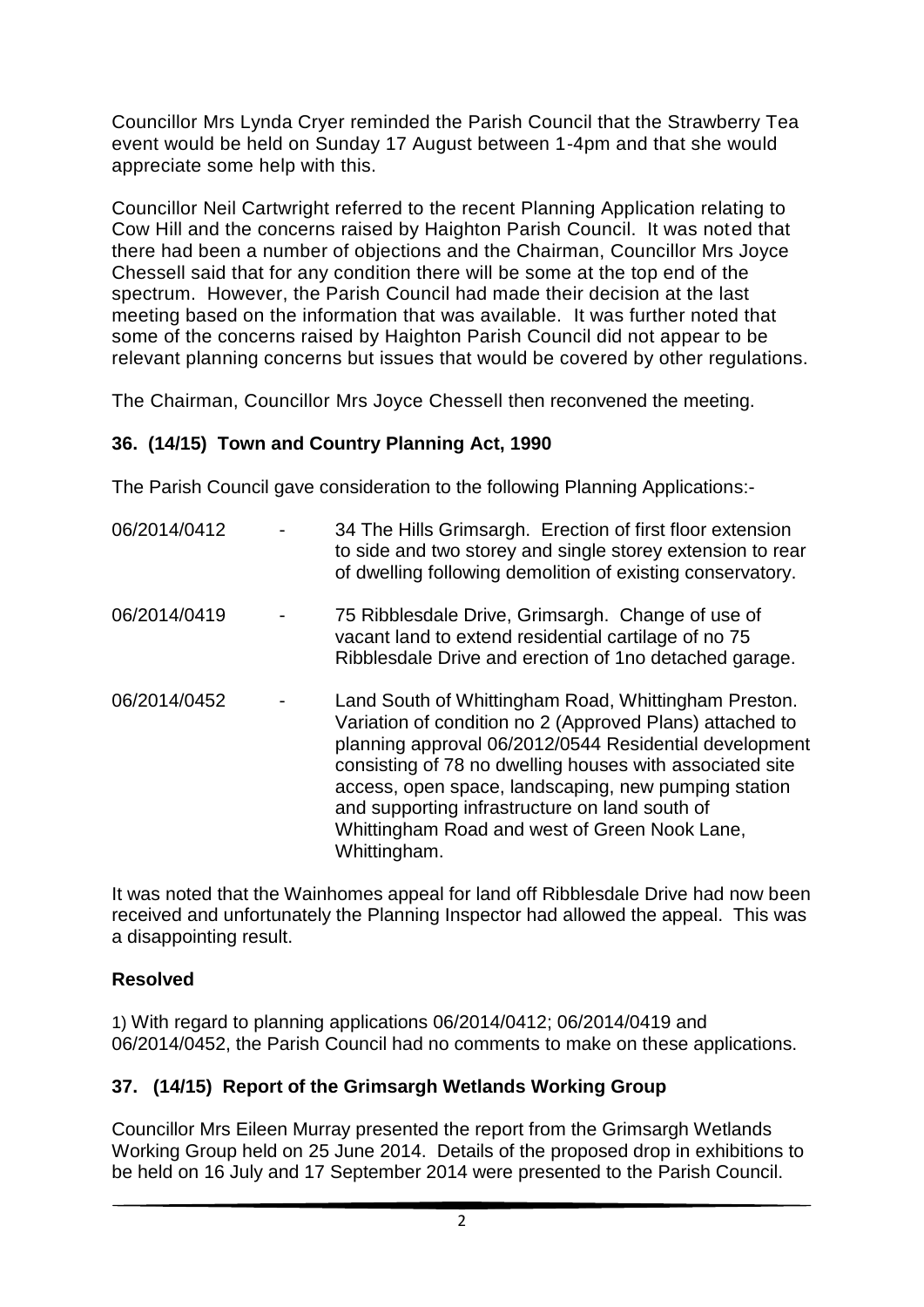The first drop in exhibition on 16 July would be held between 4pm-8pm at the village hall. Experts would be on hand to answer questions and only those properties immediately adjacent to the proposed new houses and those properties potentially overlooking the new built houses on the opposite side of the road had been invited to this first exhibition. Their comments would be taken into consideration and the plans amended as appropriate in time for the second exhibition to be held in September and, which would be open to the village to attend. This second exhibition could also be combined with consultation on CCTV in the village.

It was noted that a further meeting had been arranged for Wednesday 9 July to finalise the arrangements for 16 July.

It was reported that the Working Group had also considered the next stages in the process. United Utilities were now looking at moving the project forward and it was felt that this was now an appropriate time to appoint a solicitor to represent the Parish Council. With regard to the budget for the project the Parish Council had already committed £2,000 towards the project and the Working Group were now recommending that this should be increased to £5,000.

With regard to the maintenance of the wetlands and looking at the schedule and cost of works that needed to be carried out, the Working Group had arranged a site visit with Groundwork Trust and they were currently preparing a formal proposal to be presented to the Parish Council.

Advice was also needed on the setting up of a Charitable Body/Trust and it was felt that Groundwork Trust would also be able to give advice on this.

The Working Group was also recommending to the Parish Council that Groundwork Trust was agreed as our preferred partner for taking forward this project as they had the relevant expertise and experience to achieve the aims and objectives of this initiative.

It was also noted that on the site visit on 25 June the Clerk had fallen and damaged her ankle. The Clerk had arranged for an accident book to be purchased so that any accidents could be recorded appropriately.

### **Resolved**

1) That the proposals for the drop in exhibitions to be held on 16 July and 17 September 2014 as presented to the meeting are agreed, and the cost of using the village hall for both exhibitions and additional meetings as required with United Utilities are approved.

2) That the Parish Council appoints a solicitor with the relevant expertise, to act on our behalf and that they should be appointed as soon as possible but definitely within the next month – six weeks.

3) That the budget for the project is increased from £2,000 to £5,000 with immediate effect.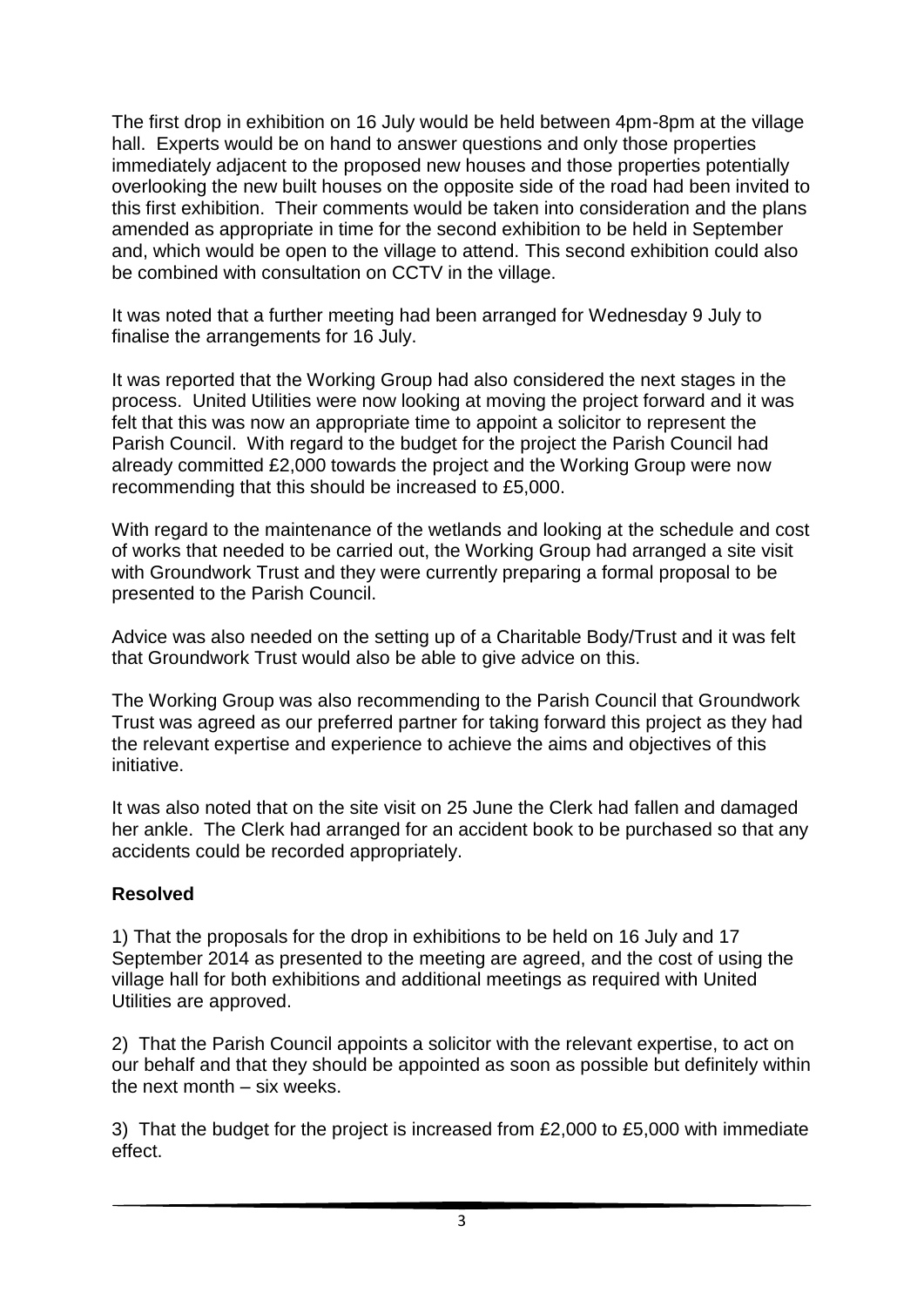4) That Groundwork Trust is appointed as our preferred partner for taking this project forward as they have the relevant expertise and experience to achieve the aims and objectives of this initiative.

5) That the report is received and noted.

## **38. (14/154) Training**

The Clerk reported that she had received the latest information from LALC with regard to training courses for Councillors and Clerks. It was agreed that Councillor Keith Middlebrough, Councillor Peter Burton and Councillor Mrs Lindsay Philipson should attend the Chairmanship course to be held on 13 November and the Finance course to be held on 4 December. As the 4 December course clashed with the December meeting of the Parish Council it was agreed that the Parish Council December meeting should be changed to the following week. It was noted that the cost of the courses would be £25 each per course.

## **Resolved**

1) That approval is given to Councillor Keith Middlebrough, Councillor Peter Burton and Councillor Mrs Lindsay Philipson to attend the Chairmanship course on 13 November and Finance course on 4 December organised by LALC at a cost of £25 each person per course.

2) That the December meeting of the Parish Council is changed to allow three members to attend the Finance training course. The Clerk will check dates and availability of the village hall and e mail the Parish Council to confirm.

### **39. (14/15) Parish Council Store**

The Chairman, Councillor Mrs Joyce Chessell had asked for the Parish Council store to be put on the agenda as the doors were in need of some attention. The Clerk confirmed that this had been budgeted for and she would speak to the Lengthsman about replacing the doors.

It was also agreed that Councillor Keith Middlebrough, Councillor Mrs Eileen Murray and the Lengthsman would look at tidying out the stores now that Field Day was over for this year.

## **40. (14/15) Friends of Grimsargh Green (FoGG)**

The Chairman, Councillor Mrs Joyce Chessell gave an update on the work of FoGG. This had been circulated by e mail to the Parish Council.

It was noted that work on the GG's on the village green had been delayed as there had been issues with the purchase of soil. Tape had been placed around the proposed bed to keep people away and the area protected during Field Day. It was noted that Preston City Council had moved the wrong bin.

### **Resolved**